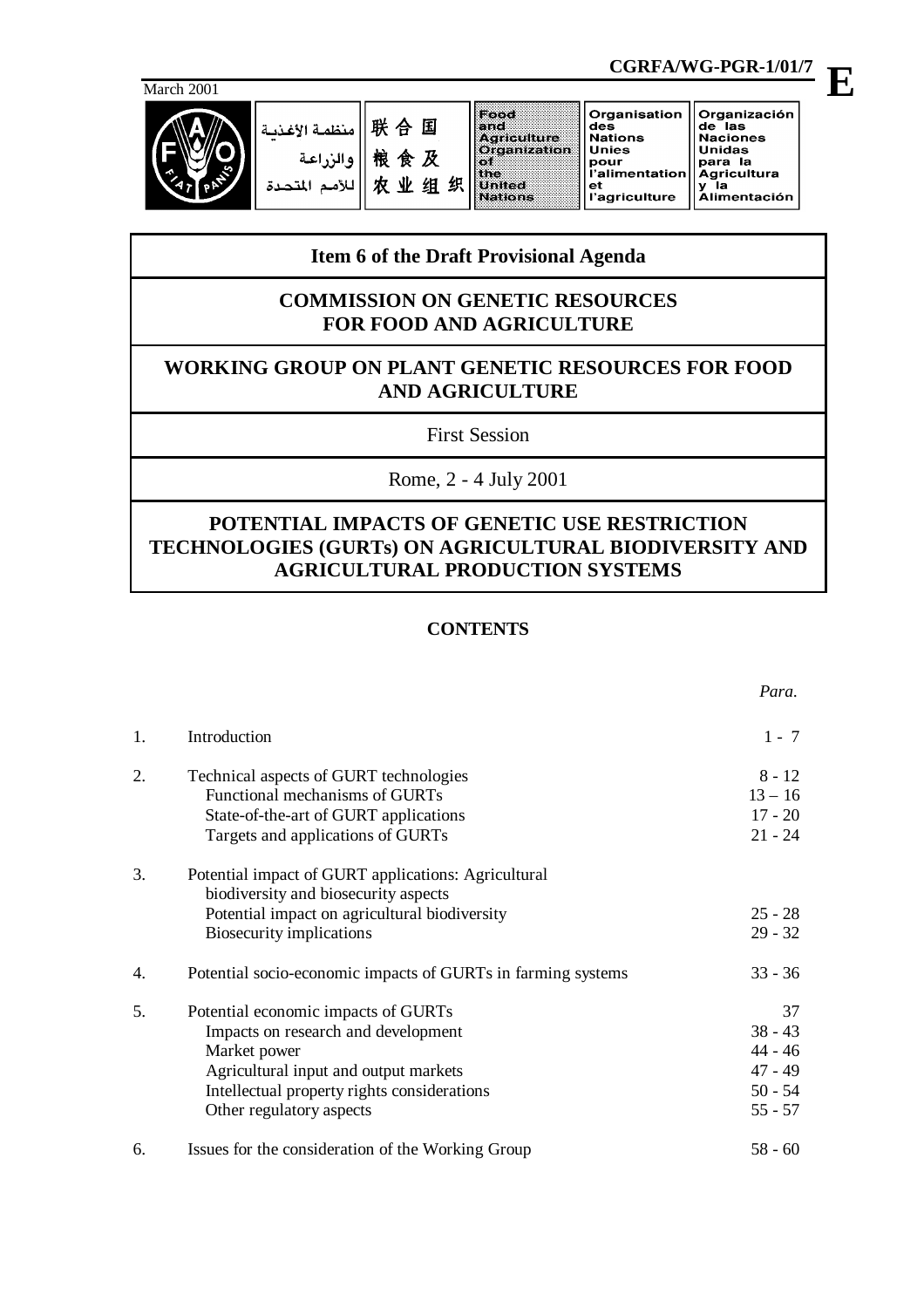# **POTENTIAL IMPACTS OF GENETIC USE RESTRICTION TECHNOLOGIES ON AGRICULTURAL BIODIVERSITY AND AGRICULTURAL PRODUCTION SYSTEMS**

#### **1. INTRODUCTION**

1. In 1999, the Fifteenth Session of the FAO Committee on Agriculture noted that biotechnology in general offered considerable potential and opportunity, also presented risks, and was an area where there was a growing gap between developing and developed countries. The Committee recommended that FAO develop a strategic approach to biotechnology and a coordinated cross-sectorial programme. It also recommended that FAO undertake activities in the various areas of its mandate — including information exchange, capacity building and policy advice to Members — which were important in helping developing countries realize the potential benefits of biotechnology, while managing risks. In this context, it reported to the Hundred and Sixteenth Session of the FAO Council that "the 'terminator technology' was mentioned as an example of a biotechnology that may have wide implications for agriculture, and that needed careful attention. The Committee stressed FAO's role in providing a forum for countries to monitor food and agriculture biotechnologies".<sup>1</sup>

2. The independent Panel of Eminent Experts on Ethics in Food and Agriculture, established by the Director-General to advise the Organization and raise public awareness of ethical considerations, discussed GURTs at its first session in September 2000, and unanimously stated that " 'terminator seeds' are generally unethical as it is deemed unacceptable to market seeds whose offspring a farmer cannot use again because the seeds do not germinate". It added that "there are situations were the assessment can be different, however. Where the concern is with possible outcrossing of crops, for example, genetically modified organisms that could damage wild plant populations, GURTs might be justified".<sup>2</sup>

3. The potential impacts of these technologies and related policy issues have also been discussed elsewhere, including in the Conference of Parties to the Convention on Biological Diversity (CBD). At the request of the Conference of the Parties, a study on GURTs was prepared, with inputs from FAO.<sup>3</sup> This was reviewed by the Convention's Subsidiary Body on Scientific, Technical and Technological Advice in 1999. At its Fifth Meeting, in 2000, in decision V/5, the Conference of the Parties recommended that, in the current absence of reliable data on GURTs, without which there was an inadequate basis on which to assess potential risks, "products incorporating such technologies should not be approved by Parties for field testing until appropriate scientific data can justify such testing, and for commercial use until appropriate, authorised and strictly controlled scientific assessments with regard to, *inter alia*, their ecological and socio-economic impacts and any adverse effects for biological diversity, food security and human health have been carried out in a transparent manner and the conditions for their safe and beneficial use validated".<sup>4</sup>

 $\overline{a}$ 

CL 116/9 para. 44 to 53.

<sup>&</sup>lt;sup>2</sup> Report of the Panel of Eminent Experts on Ethics in Food and Agriculture, FAO, Rome, 2001.

<sup>3</sup> Jefferson, R.A., Byth, D., Correa, C., Otero, G., & Qualset, C. *Genetic Use Restriction Technologies, Technical Assessment of the Set of New Technologies which Sterilize or Reduce the Agronomic Value of Second Generation Seed, as Exemplified by US Patent No 5,723,765* in UNEP/CBD/SBSTTA/4/9/Rev.1.

<sup>&</sup>lt;sup>4</sup> UNEP/CBD/COP/5/23 - Decision V/5, page 88, para. 20 to 21.para. 23, available on the CBD webpage at http://www.biodiv.org/decisions/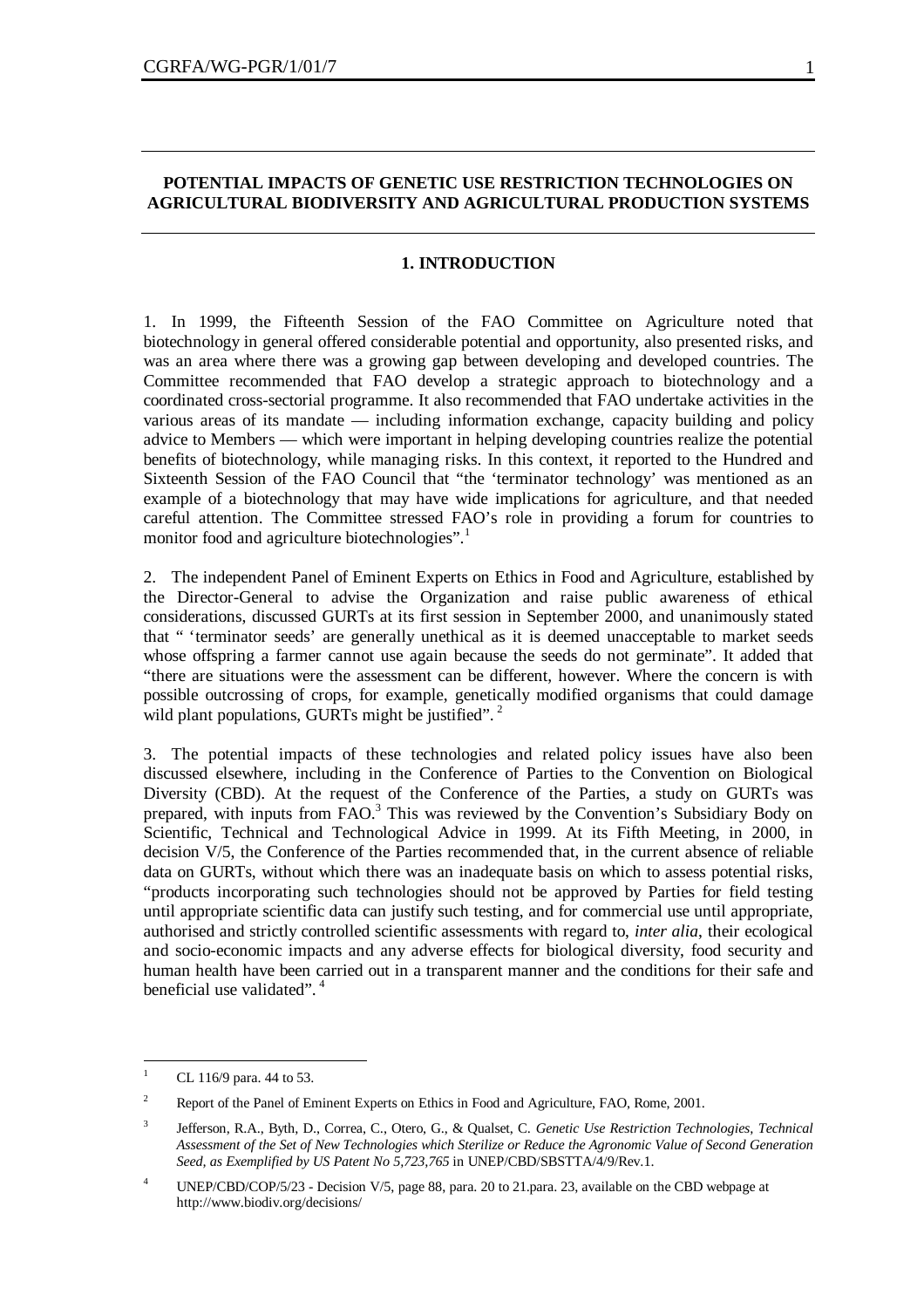4. The Conference of the Parties, "being cognizant of the work being undertaken and the expertise available in different forums, in particular, the Food and Agriculture Organization of the United Nations and its Commission on Genetic Resources for Food and Agriculture, invites the Food and Agriculture Organization of the United Nations, in close collaboration with the United Nations Educational, Scientific and Cultural Organization, the United Nations Environment Programme and other member organizations of the Ecosystem Conservation Group, and other competent organizations and research bodies, to further study the potential implications of genetic use restriction technologies for the conservation and sustainable use of agricultural biological diversity and the range of agricultural production systems in different countries, and identify relevant policy questions and socio-economic issues that may need to be addressed;" and "invites the Food and Agriculture Organization of the United Nations and its Commission on Genetic Resources for Food and Agriculture and other competent organizations to inform the Conference of the Parties at its sixth meeting of their initiatives in this area."<sup>5</sup>

5. This document responds to this request. An outline was made available to the second meeting of the Convention's Liaison Group on Agricultural Biodiversity, in January 2001, and comments made are reflected in the final outline. A first draft was submitted in April 2001 to peer review by independent experts in relevant disciplines, including members of the Ecosystem Conservation Group, and a revised draft was sent to a wide range of stakeholders in May 2001. The document takes into account the comments received.<sup>6</sup>

6. GURTs technology has been most studied in the context of crops. This study therefore focuses on GURTs within cropping systems, with reference to aquatic ecosystems, trees and livestock where possible. It should be noted that, whereas qualitative predictions on impacts can sometimes be made, data for a more quantitative analysis are often lacking.

7. The document discusses various technical aspects of GURTs, the potential impacts of these technologies on agricultural biodiversity, biosecurity implications, impacts at farming system level (especially seed systems) as well as economic implications, and identifies policy issues, which governments may wish to consider.

# **2. TECHNICAL ASPECTS OF GURTs TECHNOLOGIES**

8. Biotechnology-based switch mechanisms to restrict the unauthorized use of genetic material have been described in a number of patent applications. These have been grouped under the collective term, Genetic Use Restriction Technologies (GURTs). The use of GURTs *per se* results in a genetically modified organism (GMO) even if applied to non-genetically modified material.

9. Two types of GURTs can be distinguished: variety use restriction (V-GURTs), rendering the subsequent generation sterile (the so-called "terminator" technologies); and use restriction of a specific trait (T-GURTs), requiring the external application of inducers to activate the trait's expression.

 $\overline{a}$ 

UNEP/CBD/COP/5/23 - Decision V/5, page 88, para. 20 to 21, available on the CBD webpage at http://www.biodiv.org/decisions/.

<sup>6</sup> FAO prepared this document based on a background study undertaken by Plant Research International, on a consultancy basis. It also consulted all the members of the Ecosystem Conservation Group (IUCN, UNDP, UNEP, UNESCO, the World Bank, WWF and WRI); experts who undertook a peer review; and invited comments from stakeholders (Cambia, CBD Secretariat, Centro Internazionale Crocevia, Eubios Ethics Institute, FIS/ASSINSEL, GFAR, GRAIN, IFAP, International Agri-Food Network, IATP, IPGRI, ITDG, NGO CGIAR Committee, NGO SAFS Caucus Quaker UN Office, RAFI, Solagral, SIDA, UPOV, WIPO), not all of whom commented.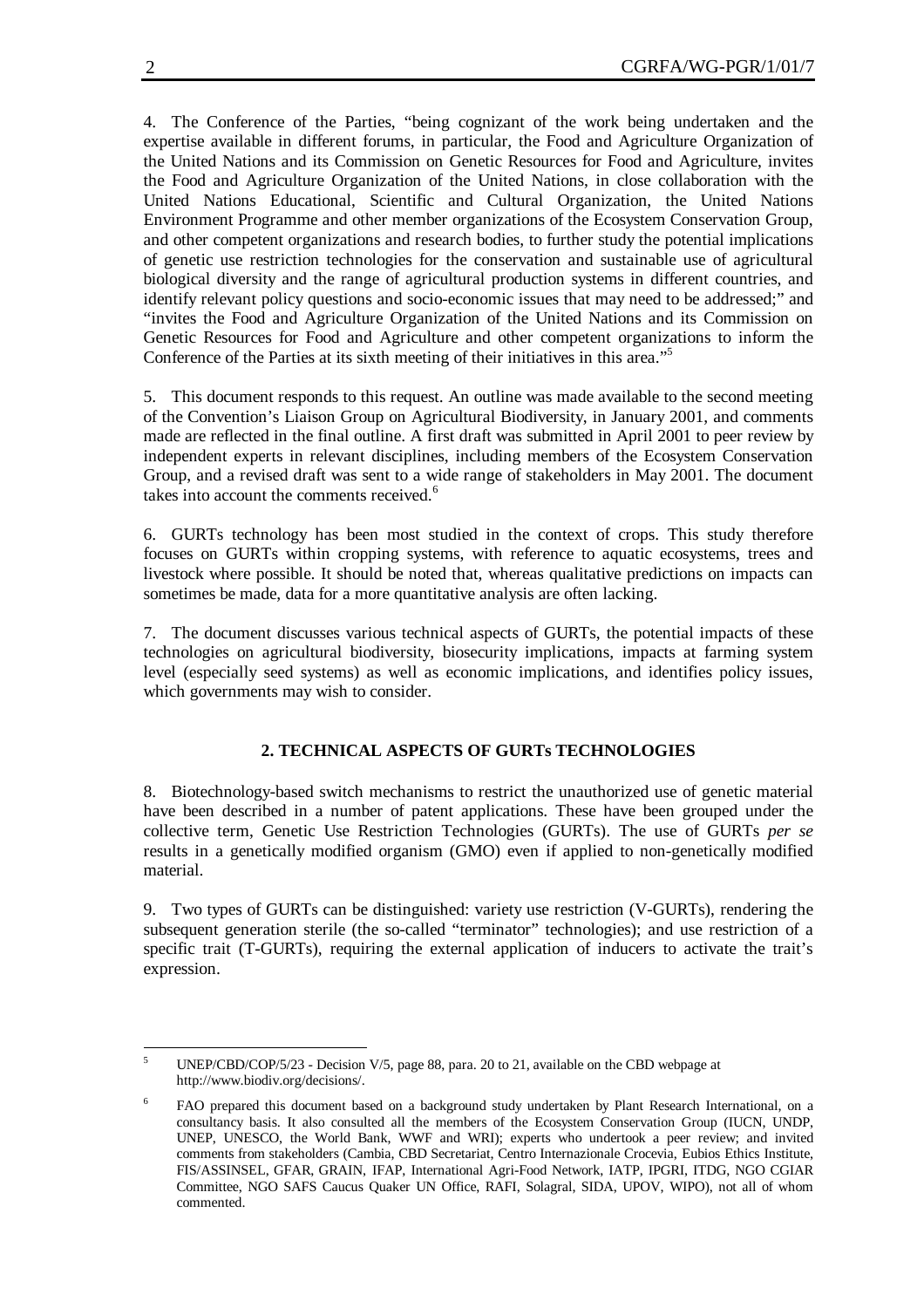10. The use restriction aspect of these technologies has some parallels in classical genetics. Similar to offspring from  $\overline{V}$ -GURTs products, sterile triploid<sup>7</sup> fish, seedless triploid fruits such as water melon or parthenocarpic<sup>8</sup> fruits are not fertile. In  $F_1$  hybrid breeding, while subsequent reproduction of hybrid plants and animals remains possible, wide segregation occurs and certain useful characteristics are not maintained in the offspring, as in the case of T-GURTs. Whether applications derive from classical or molecular genetics, farmers are obliged to re-purchase new growing stock for these organisms in order to overcome the sterility or poor performance of the hybrids' offspring.

11. However, such applications of classical genetics are commercially used to add value to the product, so that seedless fruits, sterile fish or hybrid maize have been widely accepted by both farmers and consumers and caused little or no controversy, whereas GURTs, (particularly V-GURTs) are perceived as restricting access without themselves necessarily adding value, and as raising concerns through potential impacts on biodiversity, agricultural practices, seed security and rural economies.

## *Functional mechanism of GURTs*

12. At least three V-GURT strategies can be distinguished. *Strategy 1* uses the induced activation of a disrupter gene<sup>9</sup> which, if expressed, results in a product that inhibits embryo formation.<sup>10</sup> This gene is held inactive by a transcriptional block that allows normal embryo development. However, when sold, the seeds are treated with a chemical inducer, $<sup>11</sup>$  leading to expression of the</sup> disrupter gene in the second-generation seed. Consequently, the second-generation seed is fit for consumption, but infertile.

13. *Strategy 2* differs in that the breeder applies a chemical in all generations, but ceases before selling the seed.<sup>12</sup> Here a disrupter gene expresses in the seed by default, resulting in sterile seed. Expression is prevented by application of the chemical, which provides a restorer protein to safeguard fertility.

14. *Strategy 3* focuses on crops reproduced vegetatively, like roots and tubers and many ornamentals, to prevent growth during storage, and extend shelf life.<sup>13</sup> Here a gene blocking growth is expressed by default, which can be suppressed by application of a chemical that induces a second gene.

15. In the T-GURT concept, a trait is switched on or off at will through inducible promoters regulating the expression of the transgene, by induced gene silencing, $14$  or by excision of the transgene using an enzyme.

16. Whereas these concepts have been mainly described for plants, analogues could be developed for farm animals. For example, a technically possible V-GURT strategy based on sex chromosome modifications has been identified, especially for meat production in mammals. This requires the development of pairs of gene constructs that induce sex-linked sterility, with

 $\bar{z}$ Having three chromosome sets instead of the normal two.

<sup>8.</sup> Seedless fruits produced from unfertilized ovaries.

<sup>&</sup>lt;sup>9.</sup> A gene interrupting the normal functioning of one or more other genes.

<sup>10</sup> Delta & PineLand/USDA concept.

<sup>11.</sup> A chemical that enables expression of a gene's activity.

<sup>12</sup> Zeneca concept.

<sup>13</sup> Syngenta concept.

<sup>14.</sup> *E.g*., by anti-sense suppression.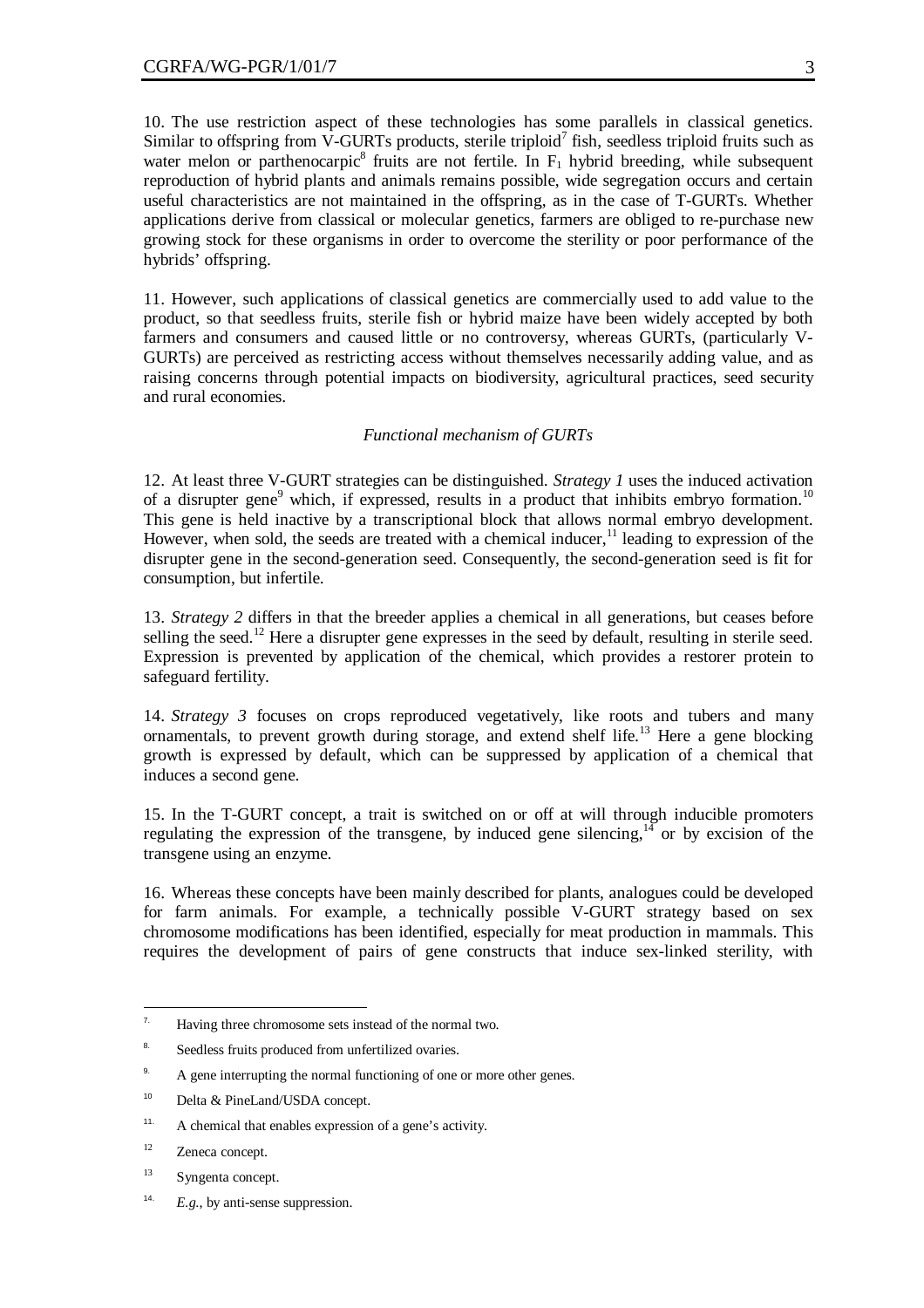compensating elements that can restore fertility in the initial breeding animals. Control of the process to overcome infertility would remain with the breeder.

## *State of the art of GURT applications*

17. *Strategy 1* has not yet been implemented, although several components of the concept have been demonstrated to work. *Strategy 2* has recently been shown to function in the laboratory but needs further improvements before field applications.

18. To be fully functional, GURTs need the timely, perfectly active operation of the various components of the chain, including tissue- and stage-specific promoters, disrupter and restorer genes, inducible promoters and their inducers, and recombinases:<sup>15</sup> many technical problems remain to be solved. Many promoters active in reproductive organs or during germination have been described, but their specificity may be less than the 100% necessary for V-GURT applications. The disrupter genes known so far may function, but counter-acting restorers are not known for all suggested disrupter genes. The timely control of the recombinase, to prevent expression of disrupter genes when desired, is not fully proven, although some satisfactory recombinases seem to be available. Inducer chemicals must also be efficiently applied to the seed: alcohol and steroids are the most promising candidates, but the final choices are as likely to be affected by biosafety and intellectual property rights (IPR) considerations as by technical considerations.

19. In addition, GURT applications are confined to crops for which technologies for genetic modification are available, such as the currently cultivated transgenic crops. Long breeding schemes may be required to introgress GURT into some difficult-to-transform elite lines. Current constraints may prevent imminent application of V-GURTs, but the pace of biotechnology and genomics development should allow the production of functional GURT prototypes for crops within five to ten years. T-GURTs seem nearer application.

20. While technically feasible, practical GURTs applications in forestry will be less likely, due to differences in management practices. For animals, technical problems will further delay practical applications.

# *Targets and applications of GURTs*

21. Three distinct aspects of GURTs need to be considered: use restriction, environmental  $\alpha$ containment<sup>16</sup>, and agricultural productivity contributions.

22. As a use restriction strategy, in the crop sector, species for which hybrid technologies or other natural control mechanisms are not well developed may be primary targets for V-GURTs, including inbreeding crops (*e.g.*, wheat, soybean and cotton), and vegetatively multiplied horticultural crops and ornamentals. T-GURTs could be applied to all crops. GURTs could also be utilized as a use restriction strategy to prevent farmers from resowing apomictic<sup>17</sup> seed, including of hybrids.

23. Functional GURTs, once developed, could be used for the environmental containment of transgenic seed (V-GURTs) or transgenes (T-GURTs). The probable focus will be species for which ecological niches and wild relatives exist locally, such as in crop diversity centres, and the

 $15.$ 15. An enzyme catalizing recombination between specific target sequences resulting in addition, deletion or inversion of the fragment targeted by the flanking sequences.

<sup>&</sup>lt;sup>16</sup> A mechanism to prevent unwanted escape of genetic material into neighbouring individuals.

<sup>17.</sup> The asexual production of diploid offspring without the fusion of gametes. (*adj*: apomictic).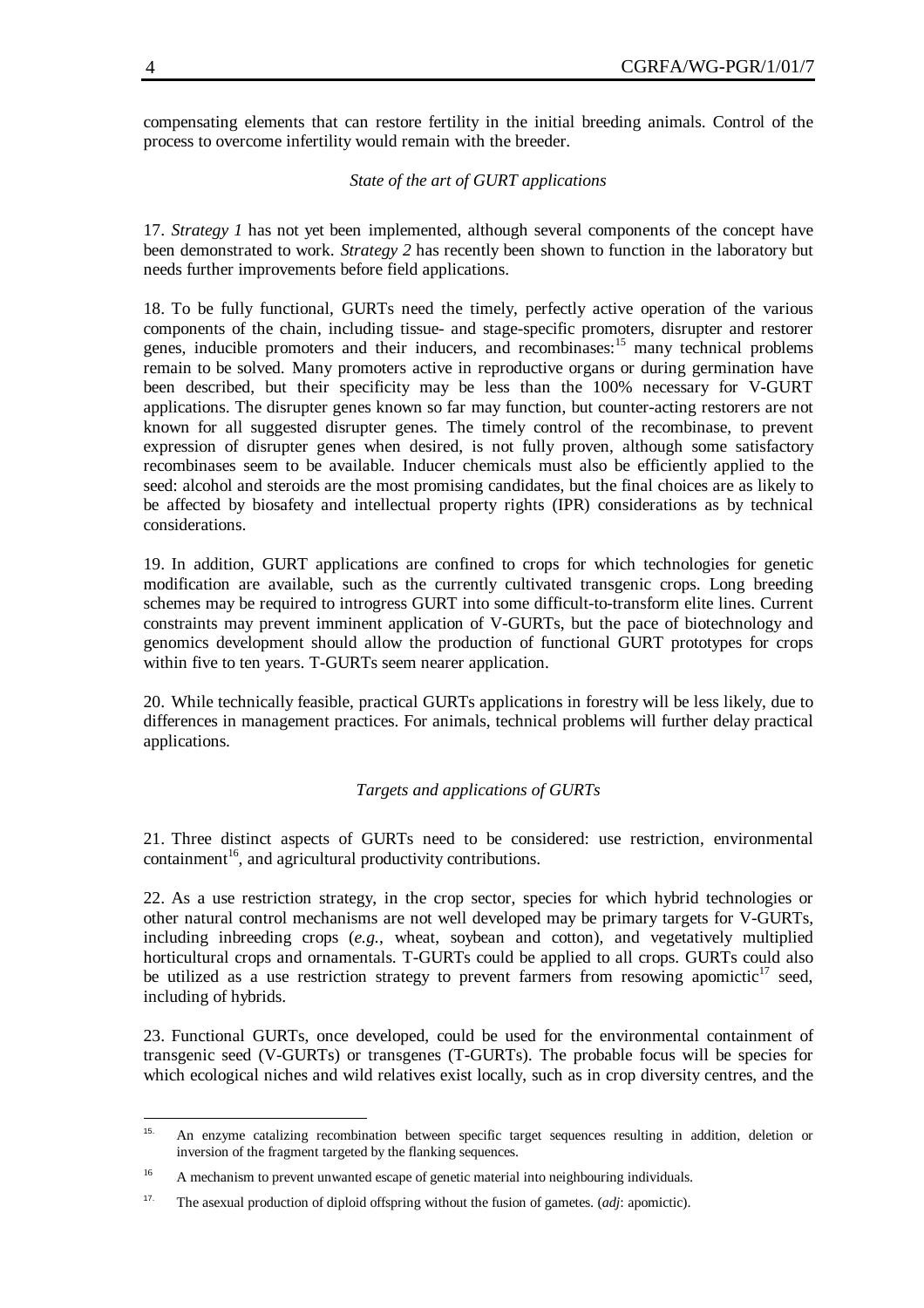containment of traits posing possible human health risk, such as transgenic crops for drug or vaccine production, or biodiversity-threatening traits.

24. Possible direct productivity gains from GURTs include T-GURTs enabling a producer to restrict trait expression, when there is a production advantage to doing so in a specific phase of plant or animal development, or during drought or pathogen attack, and V-GURTs used to control farm animal reproduction, in order to safeguard the integrity of adapted maternal breeds, or to prevent pre-harvest sprouting, particularly useful in tropical countries.

# **3. POTENTIAL IMPACT OF GURT APPLICATIONS: AGRICULTURAL BIODIVERSITY AND BIOSECURITY<sup>18</sup> ASPECTS**

*Potential impact on agricultural biodiversity*

25. Agricultural biodiversity encompasses the genetic, species and ecosystem levels. In assessing the impact of GURTs on agricultural biodiversity and key ecosystem functions, a holistic perspective that takes into account all these levels is necessary, but is hampered by currently insufficient data.

26. The scale and type of farming system in question is an important consideration. In low-input farming systems (LIFS), farmers continuously breed and improve local seed, and depend on the contribution of new genes to this dynamic process to maintain local adaptive fitness and productivity. A first major effect may result from the widespread adoption by such farmers of GURTs containing desirable new traits, which — as with other modern varieties — would imply the displacement of locally-adapted genetic material through a process of substitution, with potential negative consequences for agricultural biodiversity, rather than integration of genes from the new material, as usually happens in the case of non-GURT commercial varieties. The loss of traditional, dynamically locally adapted varieties could significantly affect the resilience and long-term productivity of LIFS, particularly in marginal environments or in extreme events. The magnitude of such impacts may depend primarily on the degree of interaction of the local farming systems with the commercial seed industry, both local and international: where GURTs varieties target farmers already using modern cultivars, effects on crop genetic diversity may be minimal.

27. Incentives for farm-level breeding may be reduced if desirable traits in GURT varieties cannot be accessed. Genepools used by international breeding companies, private national breeders and local farmers, where there is now some genetic exchange, may become more isolated. The limitations to local farmers improving their germplasm may reduce the value of such germplasm as an input to formal breeding, to its long run detriment.

28. For equity, and to safeguard the long-term on-farm maintenance of plant genetic resources, increased investments in public — including participatory — plant breeding may be needed, to correct an increasing innovation-absorption gap. Similar assumptions can be made for the farm animal sector. Germplasm use and exchange between the industrial sector and LIFS is rather limited in forestry and fisheries, and therefore, negative agricultural biodiversity effects less likely to occur.

<sup>18</sup> <sup>18</sup> In this document, "Biosecurity encompasses all policy and regulatory frameworks (including instruments and activities) to manage risks associated with food and agriculture (including relevant environmental risks), including fisheries and forestry" (FAO Committee on Agriculture document COAG/01/8, *Biosecurity in food and agriculture*).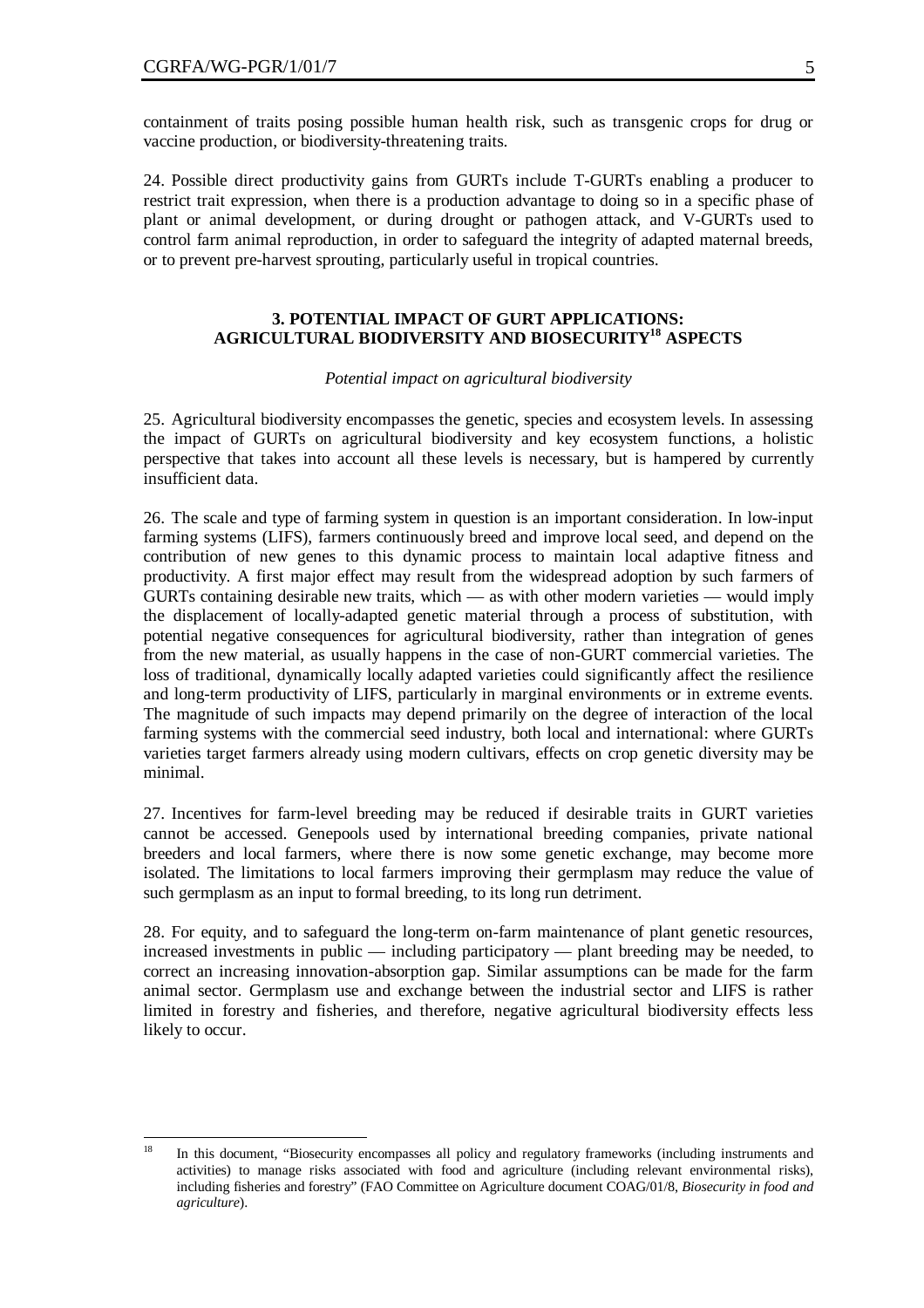#### *Biosecurity implications*

29. It has been argued that second generation V-GURT sterility renders this technology particularly useful to prevent unwanted escape of genetic material into the wild.<sup>19</sup> However, this mechanism may not work adequately. For open-pollinated species, potential outcrossing of V-GURT varieties could reduce yield in subsequent years due to occurrence of sterile seeds in neighbouring stands. The probability may be low, given the multiple gene recombination events that would need to accompany outcrossing. There is, however, as yet inadequate information to evaluate the potential negative effects.

30. The impact of outcrossing of T-GURT constructs may be limited in most cases. Most GURTprotected traits will be under positive inducer control. If unplanned outcrossing occurs, inducers will not be applied, and the constructs will usually remain unnoticed. However, a trait may be inducible by related substances or by naturally occurring trigger events (*e.g.*, steroids, pest and disease infestations), with such effects as yield drop and the production of undesirable substances, depending on the inadvertently triggered trait. Highly specific inducing substances appear necessary to avoid such undesirable effects. Moreover, and more importantly, the outcrossing of GURT constructs negatively controlling a trait could not only affect domestic species — with potential impacts on yield and quality — but confer unwanted properties on wild relatives. Such possibilities require further research, and raise important policy questions. In addition, some inducer substances (*e.g.*, steroids) could affect the target organisms, the environment, and human appliers and consumers. Existing regulations, for example, for pesticides and veterinary medicines, may apply.

31. For farm animals, potential negative environmental effects may be more easily containable, given the high level of domestication and current reproduction control practices. In forestry, direct negative economic impacts due to yield drops may be less, since seeds are not typically an important product. In contrast, given the high probability of escapes of aquatic species, varieties containing GURT constructs may negatively impact on wild populations if they pass into the wild genepool, thus affecting the reproductive ability of wild populations. The possibility of negative effects on aquatic populations should become an active and necessary study area.

32. Governments are moving to set up regulatory systems for modern biotechnologies, including GURTs, with a concomitant need for technical assistance to build national capacity in developing countries, including for risk assessment, management and communication. Governments may also need to consider liability issues for negative environmental impacts, including on biodiversity, resulting from GURTs.

## **4. POTENTIAL SOCIO-ECONOMIC IMPACTS OF GURTS IN FARMING SYSTEMS**

33. Agricultural production systems are very diverse, and detailed analyses would require consideration of hundreds of crop and livestock production patterns, and seed and germplasm market linkages. The effects of GURTs on farming systems will depend on their level of input use. Intensive systems tend towards high dependence on the formal seed sector, with a high rate of seed replacement. Low-intensity systems tend towards low seed replacement levels and a higher reliance on informal seed supply. Many LIFS are in remote areas, without the option of seasonal seed or fertilizer purchase, and it seems unlikely that GURTs will be adopted by such farmers: the poorest farmers in these farming systems, however, who often sow grain channeled for consumption instead of seed, risk significant yield drops if V-GURT grain enters local markets through trade or relief channels. T-GURT escapes, however, will remain unnoticed.

 $19$ <sup>19</sup> A number of stakeholders, however, were of the opinion that the use of GURTs was not justified, even for this purpose.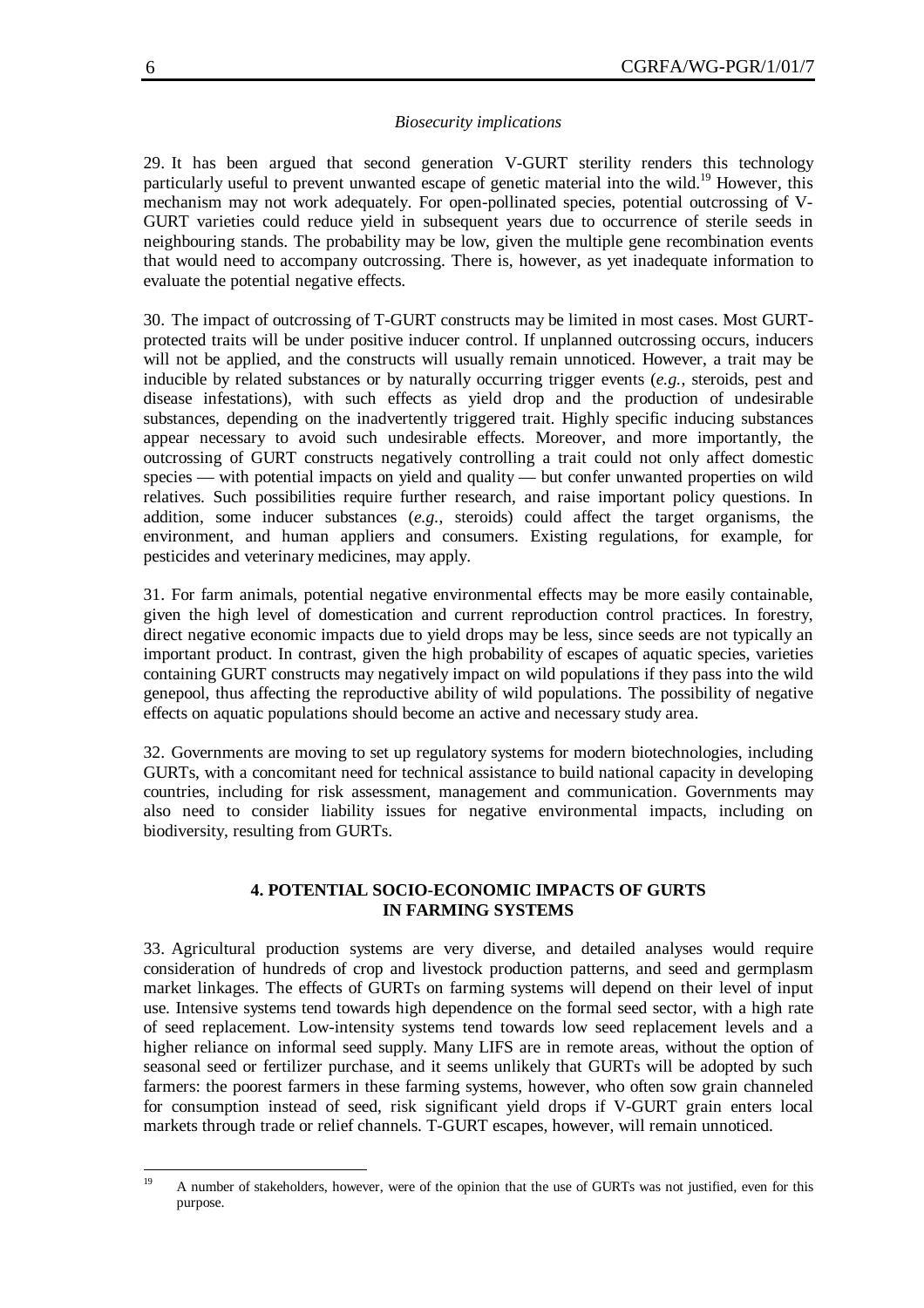34. High-intensity farming systems currently account for a small proportion of farmers in developing countries. Some integrated low input intensive farming exists, such as smallholder hybrid maize and cotton growing, but most intensive and semi-intensive production is in relatively specialized commercial farms, such as for salmon and shrimp. High-value produce often dominates, including vegetables, fruit, specialized poultry and fish, and productivity often depends on the quality of purchased seed and animals. Cultivar or animal breed characteristics, as well as the changing environment, condition the responsiveness of crops and livestock to other purchased inputs (*e.g.*, fertilizer and feed). In these circumstances, T-GURTs may facilitate production management decisions, and the production and income on high-intensity developing country farming systems might increase. V-GURTs may be accompanied by increased breeding investments for such systems, particularly in countries with weak IPR regimes. GURTs — like other modern technologies— may support a shift from medium-intensity farming to highintensity, market-oriented systems.

35. Medium-intensity farming accounts for a substantial proportion of production in developing countries. Most are mixed staple and cash crops farms, often with livestock and significant offfarm cash income. A minority are specialist producers. Such farmers are likely to be most vulnerable to GURTs, as they are partially integrated into the formal seed sector, but often could not afford V-GURTs seed or T-GURTs inducer purchase each season. Such farmers generally obtain lower yields with the same germplasm than intensive farms, and annual seed purchase may not be economic. The large-scale introduction of GURTs might force them to spend a larger proportion of their budget on seed, or cut them off from technology advances. The introduction of GURTs may have implications similar to the introduction of "green revolution" cultivars: a concentration of land ownership, a shift in responsibility from women to men, large differences between early and late adopters, greater total output, and greater environmental problems due to the loss of biodiversity. The introduction of GURTs, in the absence of substantial additional public investment in crop and livestock breeding for low- and medium-intensity, resource-poor farming systems, could widen the income gap between resource-poor and commercial farmers.

36. GURTS may have diverging effects on farmers' access to improved genetic resources. On the one hand, current practices of lateral multiplication of improved materials for local markets, including of local varieties that have introgressed genes from commercial varieties, will be hampered by V-GURTs, which could seriously effect medium- and low-intensity farmers who depend on informal local markets for their seed needs. On the other hand, if GURTs create greater incentives for research and development of a wider diversity of crops, and result in the availability of a more diverse set of improved cultivars, this could increase options for commercialized high-intensity producers, and possibly encourage greater specialization. This will depend on whether such markets are attractive for GURTs producers. The relative weight of these processes will vary across farming and seed systems.

# **5. POTENTIAL ECONOMIC IMPACTS OF GURTS**

37. The enhanced control over future generations of improved material that GURTS offers has potentially diverse economic impacts on breeders and farmers, with sectorial, national and international policy implications.

#### *Impacts on research and development*

38. V-GURTs will only be commercially viable if they are applied to new breeds and cultivars with considerable productivity improvements. They are likely to be used in conjunction with other high value GM products. Embedding V-GURTs in these will require additional investments and may result in higher product prices, but wide adoption of these products, and a significant reduction in developers' transaction costs, due to additional biological (rather than intellectual property) protection, may together lower product prices.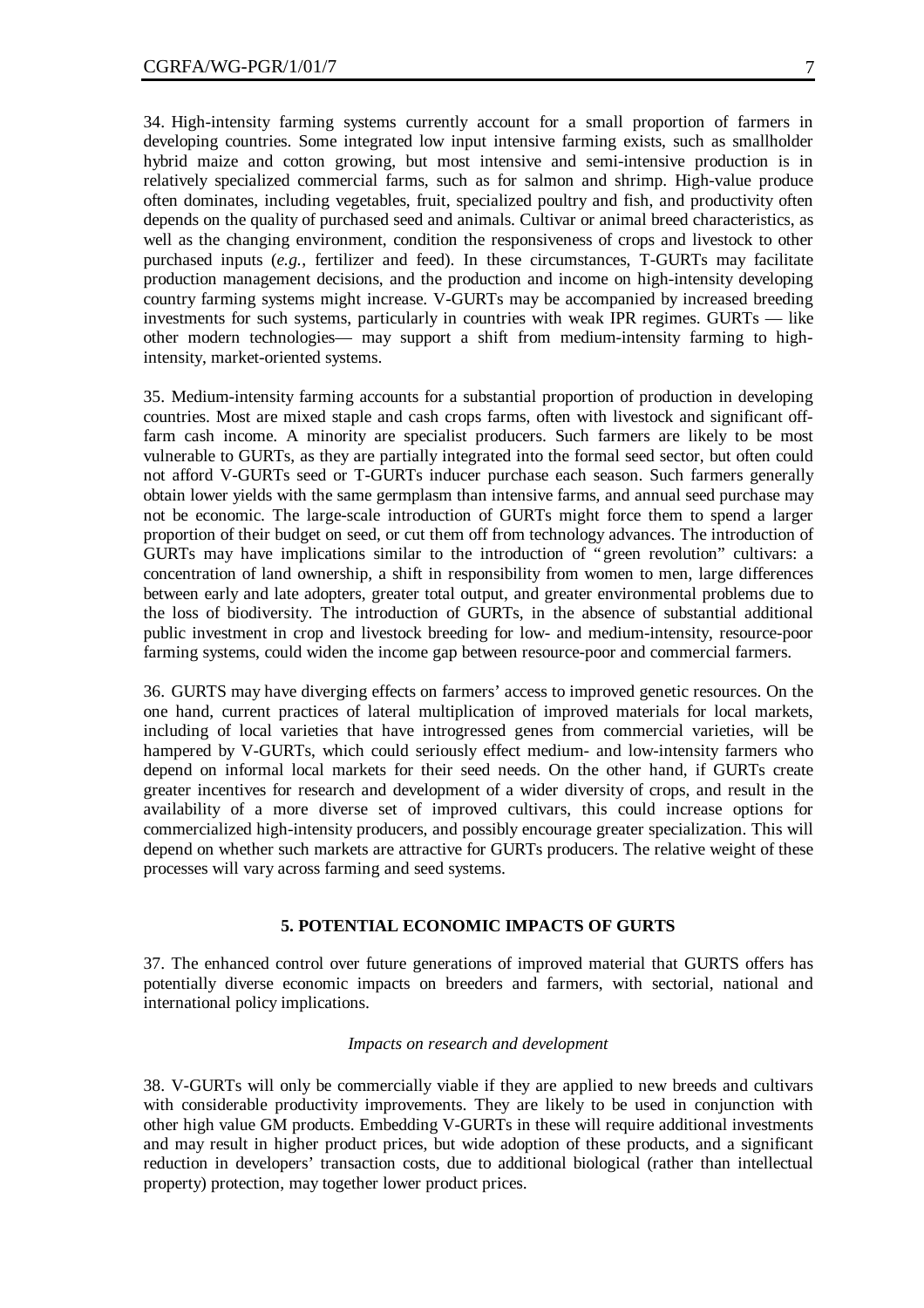39. Serious possible short-term constraints relate to consumer acceptance of GURTs as GMOs, costly measures to ensure the segregation of GMO and non-GMO products in the food chain, and related liability costs.

40. Initially, much investment in GURTs will target crops and cultivars for richer markets of industrialized and middle-income countries, with little investment for least-developed countries and marginal and poor areas, where farmers' purchasing power is limited.

41. While V-GURTs may lead to increased investment for some crops, their permanent protective nature may affect the long-term innovative capacity of these investments, and lead to increased segmentation of the genepools used by private and public sector breeders. Such potential impacts must be assessed on the basis of breeders' current access to genepools, which varies according to the plant variety protection regime, as well as by crop. In countries with plant variety protection, such as the UPOV system, protected varieties are available for further breeding, under the breeder's exemption. However, where patents protect plant varieties, there is no breeders' exemption. Also, for some crops,  $F_1$  hybrids mean that elite parents are typically not available to breeders, so the incremental impact of GURTs introduction on genepool segmentation may be minor.

42. However, in many developed and most developing countries, many breeding enterprises, especially the public sector, regularly use elite lines developed elsewhere: with GURTs, particularly V-GURTS, this would be impossible or very difficult, which could disrupt breeding research, with resultant increased productivity lag, particularly in developing countries.

43. In general, GURTs will tend to move agricultural research and development (R&D) further into the private sector, with two important policy implications: first, policy-makers will need to explore new ways to facilitate a positive spill-over throughout the agricultural sector from private sector innovations; and, second, they will need to assess the degree to which private sector innovations could widen the productivity gap between formal and informal sector producers, and identify the amount and type of publicly funded R&D needed to address this gap. In practise, there may be few effective measures available to policy makers, especially in developing countries, to address such problems.

#### *Market power*

44. Horizontal concentration and vertical integration in the seed breeding and agrochemical sectors has recently been the subject of considerable attention. GURTs could further concentrate market power in the formal seed sectors for some crops, due to economies of scale. This has lead to concern that firms may have the capacity to set prices non-competitively. If seed suppliers attempt to exploit their market power and appropriate a greater share of revenue from farmers, this will probably be an incremental process, that over time allows for adjustments in other markets, including those for farm products. Whether GURTs raise concern over the development of possible monopoly power in the sector will partly depend on the extent to which firms or other entrants can develop competing or alternative products, with or without their own GURT technologies.

45. With monopoly concentration, seed supply may become a particular problem, if farmers become dependent on GURT seed and lose the safety margin of being able to save seed for the next season. If the supplying company collapses or abolishes the product line, this could, in extreme situations, leave the farmer without seed.

46. In this context, it should be noted that anti-trust laws and regulation are national, and that no international institutions support countries lacking relevant regulatory capacity. Although some developments within the WTO address this issue, significant difficulties and delays are likely in agreeing international standards.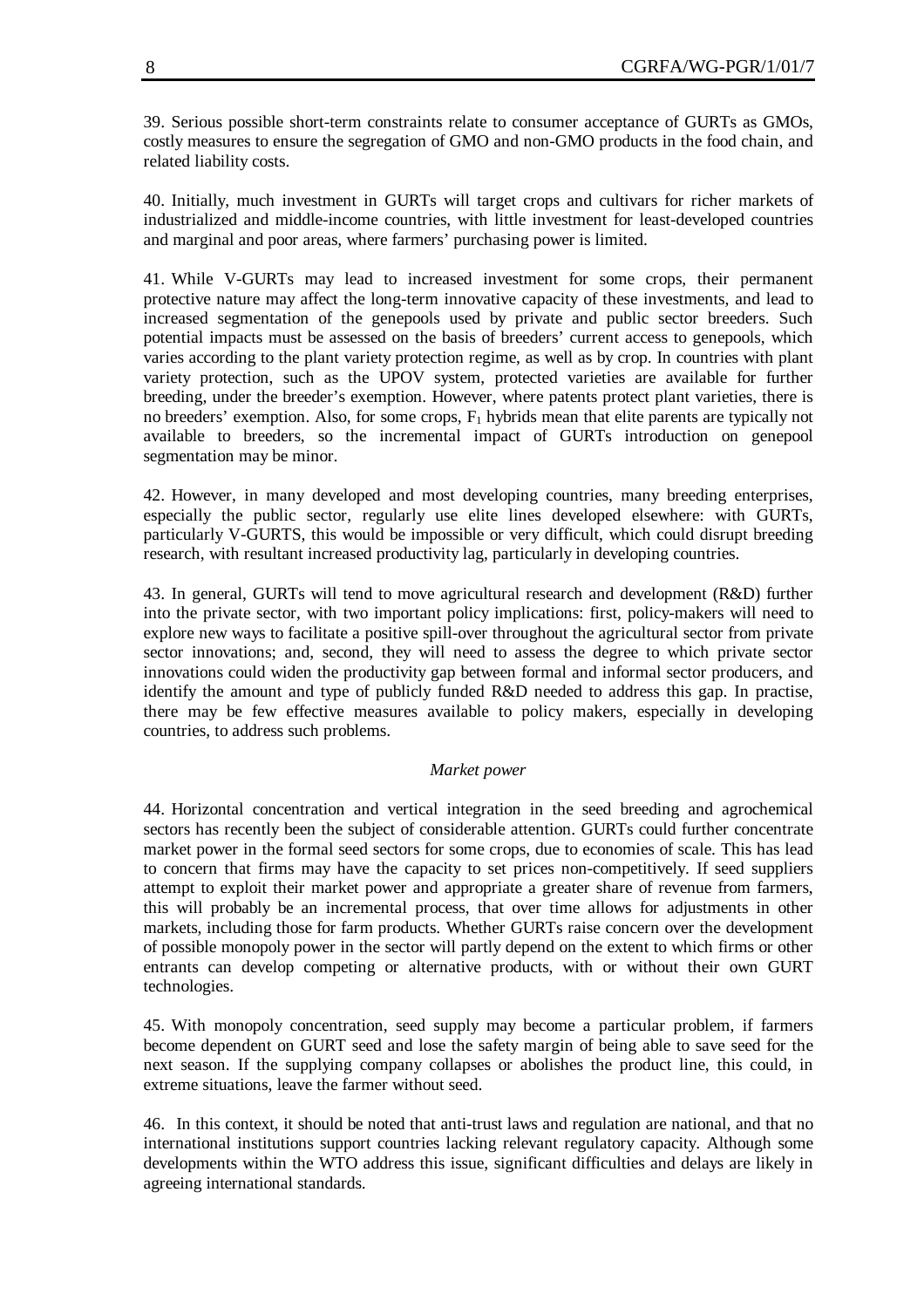#### *Agricultural input and output markets*

47. In terms of inputs, the most likely effect of GURTs is an increase in farmers' seed replacement rate, and thus increased demand. In time, similar processes may occur in the farm animal and aquaculture sectors. This implies a shifting in benefits from seed consumers (*i.e.*, farmers) to the producers (*i.e.*, seed suppliers). The degree of this shift will depend on current seed replacement rates, the degree of competition in the market, and the rate at which yields deteriorate with replanted seed.

48. In the formal seed sector in industrialized countries, the private sector dominates, while government institutions dominate in most developing countries, as part of policies to increase agricultural output. Recent structural adjustment policies have led to privatization in the seed sector in many developing countries: mixed systems have developed, with a private seed industry for some crops, leaving less profitable crops to the public sector. In both developing and developed countries, some seed markets are dominated by one or a few suppliers, although the characteristics of these suppliers vary.

49. There is concern that GURTs will narrow farmers' choices, by reducing the number of suppliers, through effectively increasing the cost to competitors of using their genepool. However, this reflects the current structure of the formal seed sector, and current demand distribution between the formal and informal sectors. In the formal sector, GURTS could increase competition by stimulating private sector suppliers to enter markets previously dominated by government monopolies. However, by reducing the informal sector breeders' ability to access and distribute improved genetic materials, GURTS may reduce producers' options, and the sector's capacity to supply farmers. This is particularly important where informal sector breeding is more responsive to the needs of diversified and low-income farmers: the impact of GURTs not only on the number of suppliers, but on the diversity and characteristics of the seeds supplied, must be considered when assessing potential impacts on farmers' choices.

#### *Intellectual property rights considerations*

50. IPRs can protect cultivars either through patents, based on novelty, non-obviousness and industrial application, or Plant Breeders' Rights (PBR), based on distinctness, uniformity and stability. GURTs, particularly V-GURTs, allow technological control over the use of genetic materials, whether or not these are themselves subject to legal protection through IPRs. Moreover, IPRs are time-limited, and subject to the principle of territoriality, which is not the case with GURTs.

51. GURTs, by increasing the level of technological protection over the product, may result in a significant lowering of transaction costs that would otherwise have been required to enforce the intellectual property protection through legal channels, and may ensure such protection in countries with no IPR systems in place. This could ensure a higher return to breeders and thus incentivate increased R&D investments. The policy question facing governments is whether increased technological protection to genetic resources by GURTs is desirable, and how this would interface with IPR regimes. In this, governments may wish to distinguish between GURTs applications that offer intrinsic production increases, and those that serve merely as use restriction strategies.

52. In developing countries, a major factor may be the relative inability of GURTs, compared to legislation, to discriminate between permitted uses of genetic resources. UPOV-like plant variety protection allows countries to regulate the roles of breeders and farmers, according to their diverse farming systems and needs, through the breeder's exemption and farmer's privilege. Through IPRs, Governments may fine-tune the use of genetic resources which require authorization by the rights-holder, and of exemptions to such rights.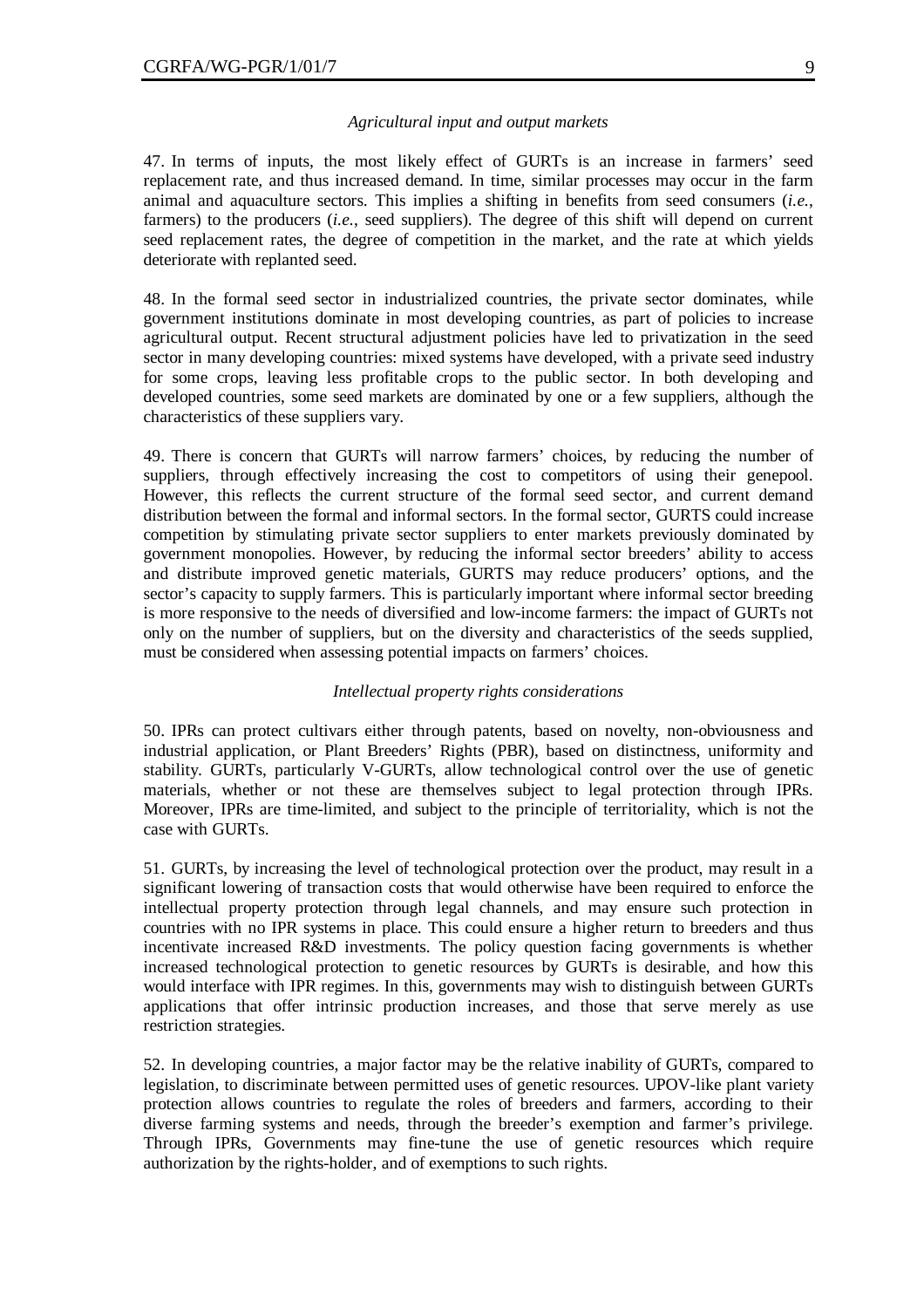53. For patents over GURTs inventions, the question arises of whether governments might wish to investigate relevant aspects of Article 27.2 of the WTO TRIPS agreement, which enables exclusion from patentability of inventions that threaten the *ordre public* or morality, in order to protect human, animal or plant life or health, or avoid serious prejudice to the environment, provided that such exclusion is not merely because the exploitation is prohibited by their law. Scientific evidence that GURTs represent a danger to the environment or human, animal or plant health might be a basis to deny patent protection, provided that this clause has been included in the country's patent law.

54. The GURTs process itself may or may not be patented, and still be used as a use restriction strategy. Rejection of patent applications claiming GURTs processes or products would make GURTs technology publicly available, and encourage wide adoption by competitors, to protect their innovations. If the intention of a country is to prohibit the commercialization of GURTs varieties, other regulatory measures may need to be applied.

# *Other regulatory aspects*

55. Governments may wish either to regulate the impacts of the use of certain GURTs products in their countries, or to forbid their use, depending on their assessment of potential socioeconomic and environmental impacts, including on biodiversity. There are considerably more options available in the former case than in the latter. Biosecurity regulations apply to organisms containing GURTs, but such regulations cannot simply be used to prohibit GURTs, if the organisms containing GURTs cannot be shown to pose a specific threat to food or environmental safety.

56. Some seed legislation may offer opportunities for regulating GURTs. Variety release procedures often require registration procedures and performance testing. Where variety release includes compulsory performance testing, it may be possible to regulate release of V-GURT varieties, even if they include agronomic improvements, on the basis of their not producing a viable second generation.<sup>20</sup> However, the benefits of such a measure must be considered against its potential impact on industry concentration, as costs associated with compulsory performance testing may raise the capital entry point and reduce competition. In fact, many countries have dispensed with such seed provisions in their national legislation or limit the scope of such provisions to certain crops.

57. Countries may wish to take into consideration these regulatory aspects in the further development of the Commission's *Code of Conduct on Biotechnology as it Affects Genetic Resources for Food and Agriculture*.

# **6. CONCLUSIONS AND ISSUES FOR THE CONSIDERATION OF THE WORKING GROUP**

58. GURTs could have considerable impacts, both positive and negative, on agricultural biodiversity and agricultural farming systems: these impacts, together with possible policy considerations, are summarized in this section.

(i) *Targets of GURTs.* Three aspects of GURTs need to be considered: use restriction, environmental containment, and agricultural productivity contributions. The most likely targets for V-GURTs are species for which hybrid technology is not yet well developed, including inbreeding seed crops like wheat, soybean and cotton, and vegetatively multiplied horticultural crops and ornamentals. T-GURTs could be applied to all crops.

 $\overline{20}$ <sup>20</sup> A number of stakeholders consulted called for the outright banning of "terminator" technologies, on the basis of not producing a viable second generation.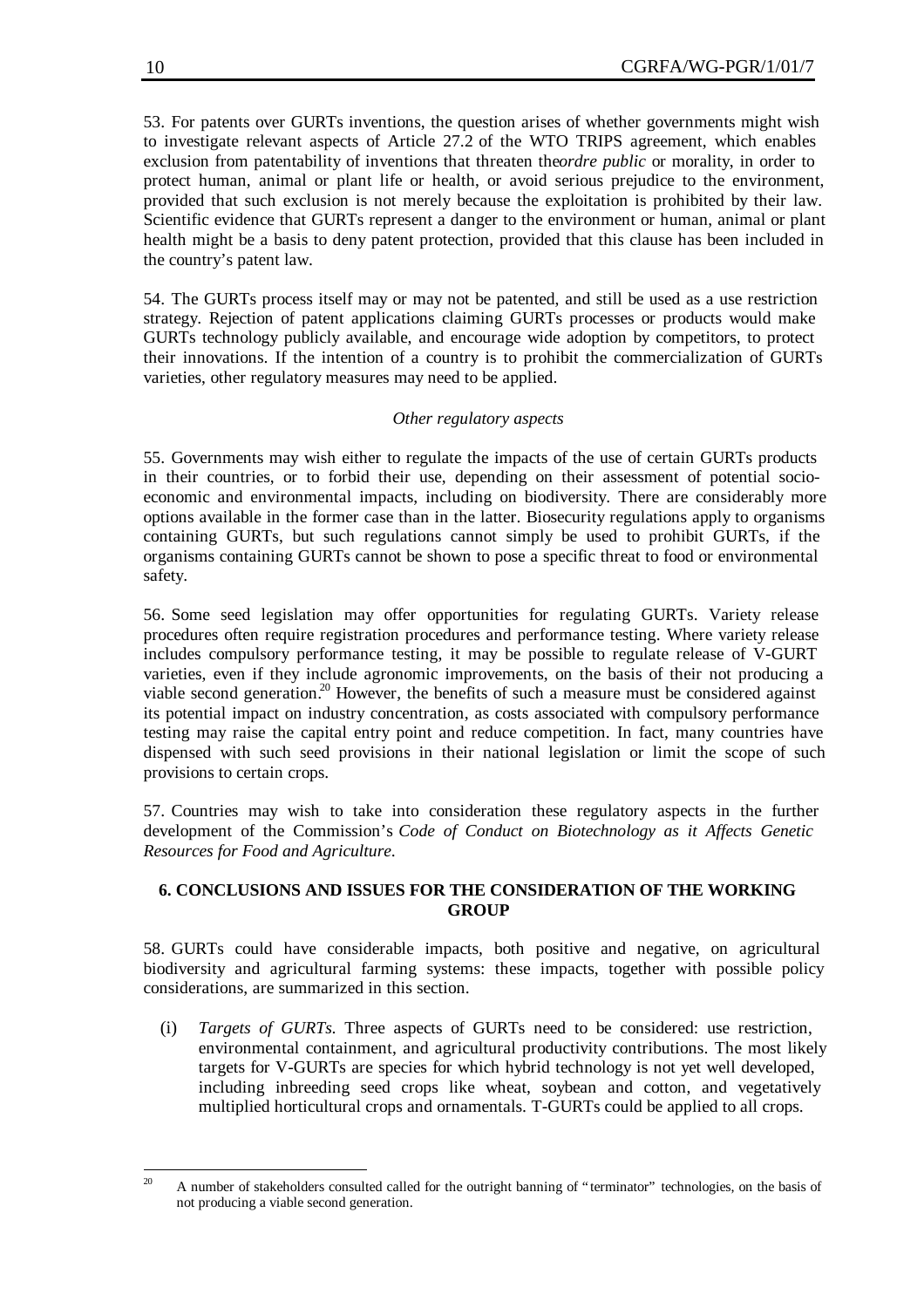- (ii) *Timeframe for GURTs application*. The pace of biotechnology development should allow GURTs and their products to become functional in the next five to ten years. While technically feasible, practical GURTs applications in forestry will be less likely, due to differences in management practices. In the case of animals, technical barriers will further delay their practical applications. Countries may wish to note this timeframe, in the context of possible policy and regulatory measures for the use of these technologies.
- (iii) *Agricultural biodiversity aspects.* Impacts on agricultural biodiversity will vary in different farming systems. In LIFS and medium-intensity farming systems a change from local to GURT varieties may imply a loss of the agricultural biodiversity, in high intensity farming systems the impact may be minor.
- (iv) *Environmental impact.* While the environmental containment aspect of GURTs may reduce potential risk associated with their eventual out-crossing, there remains a possibility of pollination of neighbours with GURTs pollen, leading to yield drops in cultivated areas, as well as to alteration of wild ecosystems. Further studies are required to assess the likelihood of such effects. The use of some substances as inducers (*e.g.*, steroids) may be regulated as pesticides and veterinary medicines. The effects on the target organisms, as well as the environment and human appliers and consumers, need to be assessed.

For farm animals, potential negative environmental effects may be more easily containable, given the high level of domestication and current reproduction control practices. In contrast, given the high probability of escapes of aquatic species, varieties containing GURT constructs may negatively impacton wild populations if they pass into the wild genepool, thus affecting reproductive ability of the wild populations. The probability of negative effects on local aquatic populations is a necessary and active area of study.

- (v) *Impact on research and development.* By stimulating further investment, GURTS may increase agricultural productivity in certain farming systems. However, restricted introgression of genes from GURTs into local genepools may reduce incentives for farmlevel breeding, if desirable traits in introduced GURTs varieties cannot be accessed, widening the technological and income gap between resource-poor and better-off farmers. This may call for a corresponding strengthening and readjustment of public agricultural research, as well as innovative ways to promote public access to private sector innovations, in order to mitigate any direct and indirect negative consequences on agricultural productivity in farming systems that fall outside the target areas for private investment.
- (vi) *Socio-economic impacts.* While strengthened control over the use of GURTs products may likely increase investment in further breeding, GURTs may well reinforce the concentration and integration trends in the breeding sector in such a way as to lead to possibilities for misuse of monopoly power, rendering farmers fully dependent on formal seed supply systems. GURTs could also increase seed insecurity of resource-poor farmers who cannot afford purchase of seed and who depend on the local grain market for their seed needs. This may generate a low level of acceptance by low-income farmers in developing countries. This issue requires continuous monitoring of the situation on a case-by-case basis, and probably strengthening of competition and anti-trust institutions in developing countries and at the international level.
- (vii) *Regulatory aspects.* Depending on their assessment of the potential impact of GURTS on the future development of their agricultural sectors and the welfare of farmers, governments may wish to consider regulating the commercial use of GURTs. This may require new legislative measures, such as compulsory varietal registration requiring yields in the second generation. In addition, the concept of *ordre public* of Article 27.2 of